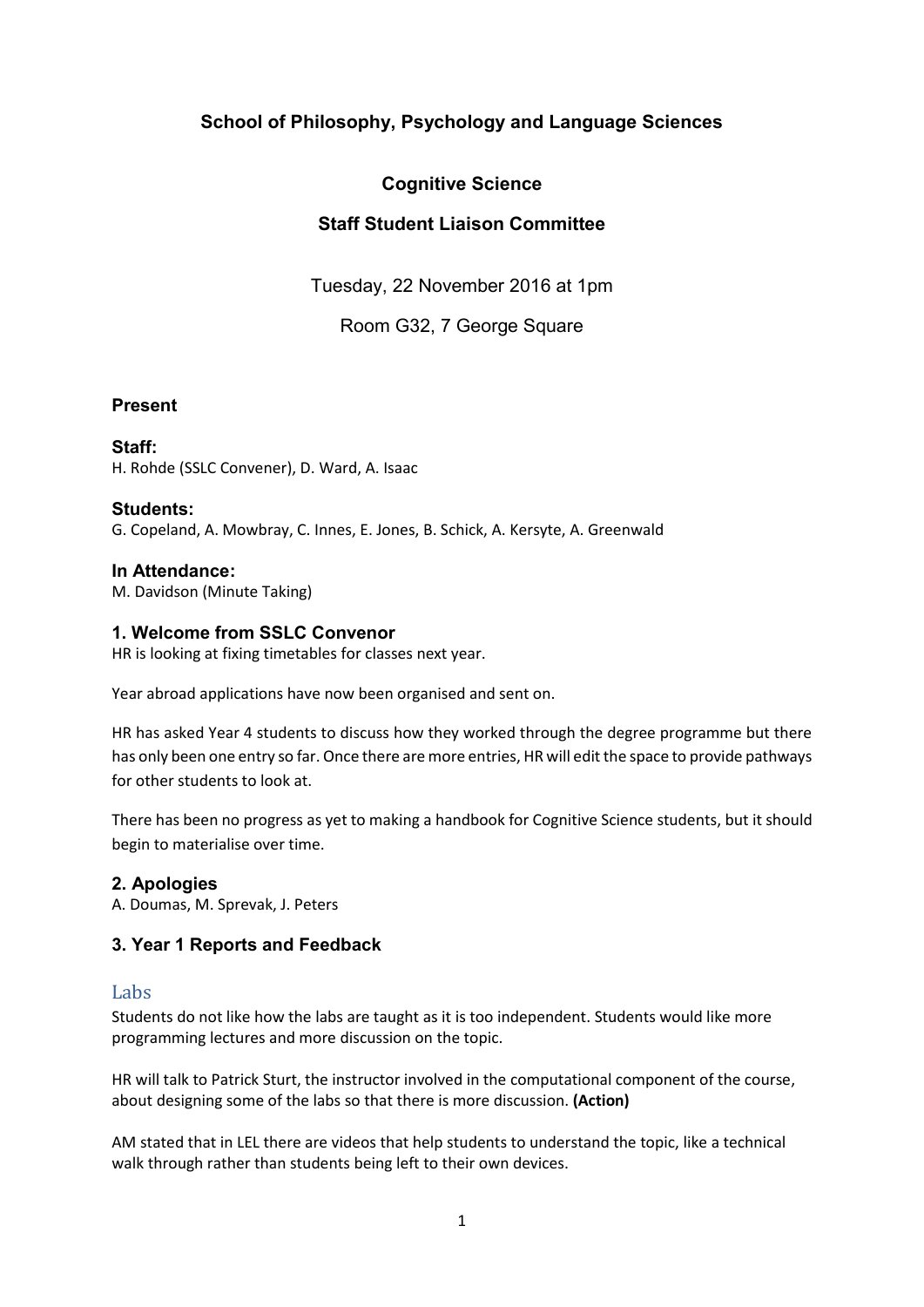A particular tutor has helped other staff make videos for something similar, so perhaps he would be able to help for the programming course.

## Programming Assignment

Students feel that the programming assignment it too much of a leap, and it is not accessible. There is one specific question in the maths section that no one can really do.

There was a different assignment last year, with less maths, so this year shouldn't be too much harder. However, the second year class reps reported that last year, students found the second programming assignment very difficult.

HR suggested making the first assignment harder so that it doesn't feel like there is too much of a leap. HR will mention the struggle to the tutors. **(Action)**

It would be helpful to have more lab time, to have more time where students can work on their assignment in the lab.

### **4. Year 2 Reports and Feedback**

### Mailing List

SSO will look into adding Student Reps as moderators, so that they can distribute the emails out on the day that they intend it to go out. **(Action)**

## Cognitive Science Only Meeting

Students would like to have a meeting or lecture with just Cognitive Science students, because everyone is on so many different courses, it would be good to have contact with the other students on Cognitive Science.

New students that transferred onto the course, feel the same, so there is a need for it from other students.

In Philosophy there are mandatory pre-honours philosophy courses, and there are tutorials where there are just Philosophy students, this gives them a chance to discuss things further and meet other students that are on their course.

A brief Introduction to Language tried to do this for just Cognitive Science students but it didn't work well as there were so many students swapping classes' last minute due to clashes.

HR it would be a good idea to look into it, even for Psychology 2b and Logic 1 for next semester. **(Action)**

It needs to be set up through the Teaching Office as a different link needs to be available and the Cognitive Science students need to know about it.

A Cognitive Science only tutorial group would have a better structure for Cognitive Science students as they would be able to draw on the links between subject areas. It would also be good to have a tutor taking the class that would help to broaden the knowledge for Cognitive Science students.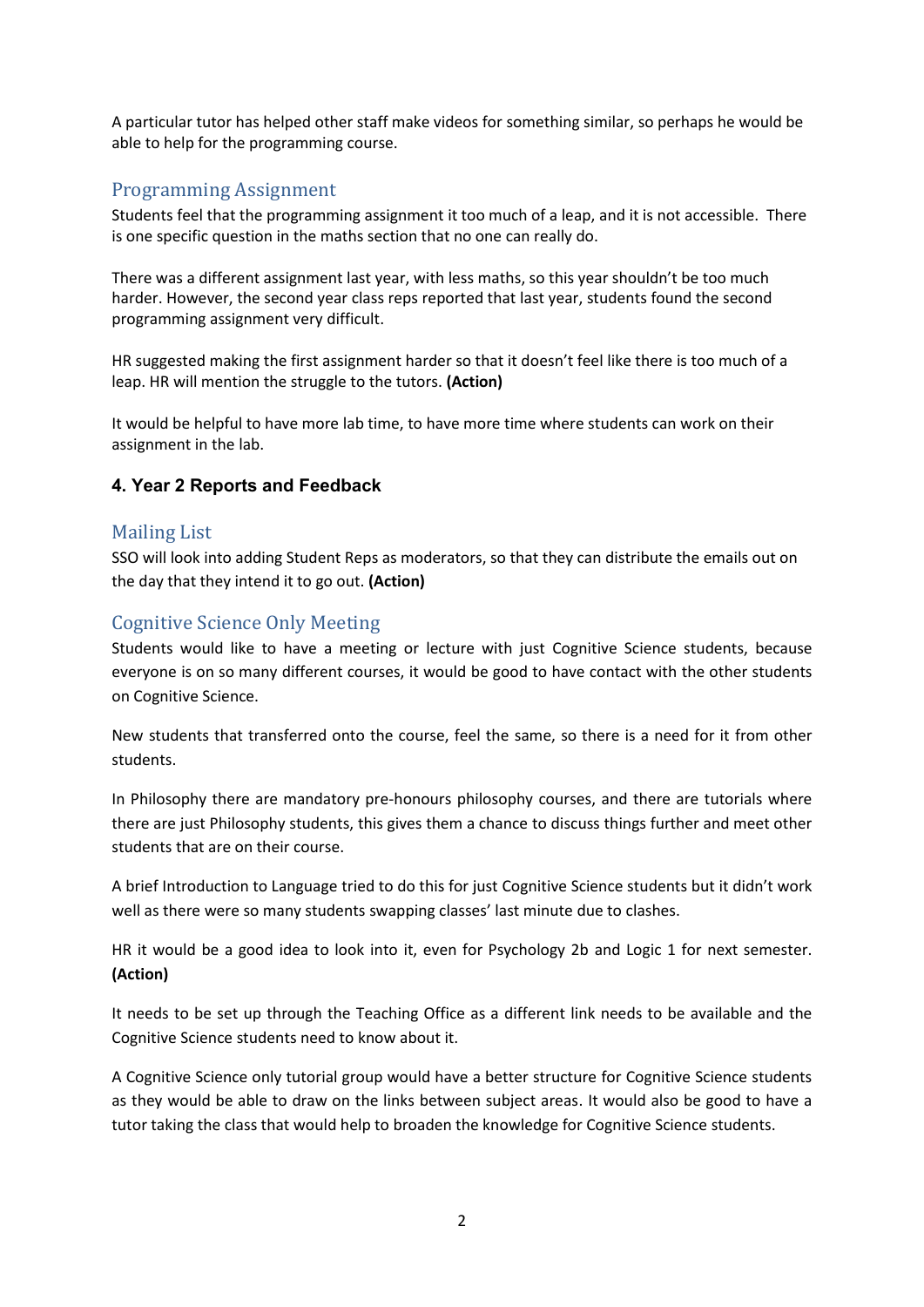## The Big Picture

All the subject areas within Cognitive Science have intertwined at some point but there is no way to show the link.

HR suggested that it may be a good idea to bring Cognitive Science students together after an assignment has been completed to read other students essays in different disciplines.

Psychology have the 'Big Picture' lectures, which brings together everything that has been taught, something similar for Cognitive Science would be good.

It is hard to know what the common thread is in the each of the different disciplines, because Lecturers don't know the content of each other's lectures.

It may be useful to have a course on Learn for Cognitive Science students to enable discussion so students can see what topics are being taught in different disciplines. It might also help to ask students to submit and share a piece of coursework from each discipline.

Another thought was to have a Cognitive Science student from each subject sum up what is in each course, maybe after each block a student could volunteer to briefly summarise what they have just studied.

HR will look into this and come back to this by the beginning of Semester 2. **(Action)**

### **5. Year 3 Reports and Feedback**

### **Dissertations**

Students are worried about dissertations and the dissemination of information about dissertations as they are worried that they will not be on the correct mailing list.

HR will check with each subject area to see when they will start disseminating information on dissertations so students know when to look out for the relevant emails. There is a dissertation conference at the end of the year, that everyone will be alerted to. **(Action)**

Cognitive Science students are supposed to make a connection between two disciplines in their dissertations but then students sign up for one subject area with a specific supervisor. Therefore it is difficult to have depth in two areas, so HR believes that students shouldn't stress about this connection between two subject areas, hopefully the dissertation topic chosen will naturally have a connection across two disciplines.

In Philosophy there is a 0 credit preparation course in third year to prepare students. Cognitive Science students who choose a Philosophy dissertation will be signed up to this course but for students that do not get the chance to take the course it would be good to have similar information in a handbook.

## Psychology

The blocks are really confusing because all other courses are done by semester, also there is one course that only has one assignment at the end of the block worth 100% at the end of the block.

HR will speak to Psychology about the issues above. **(Action)**